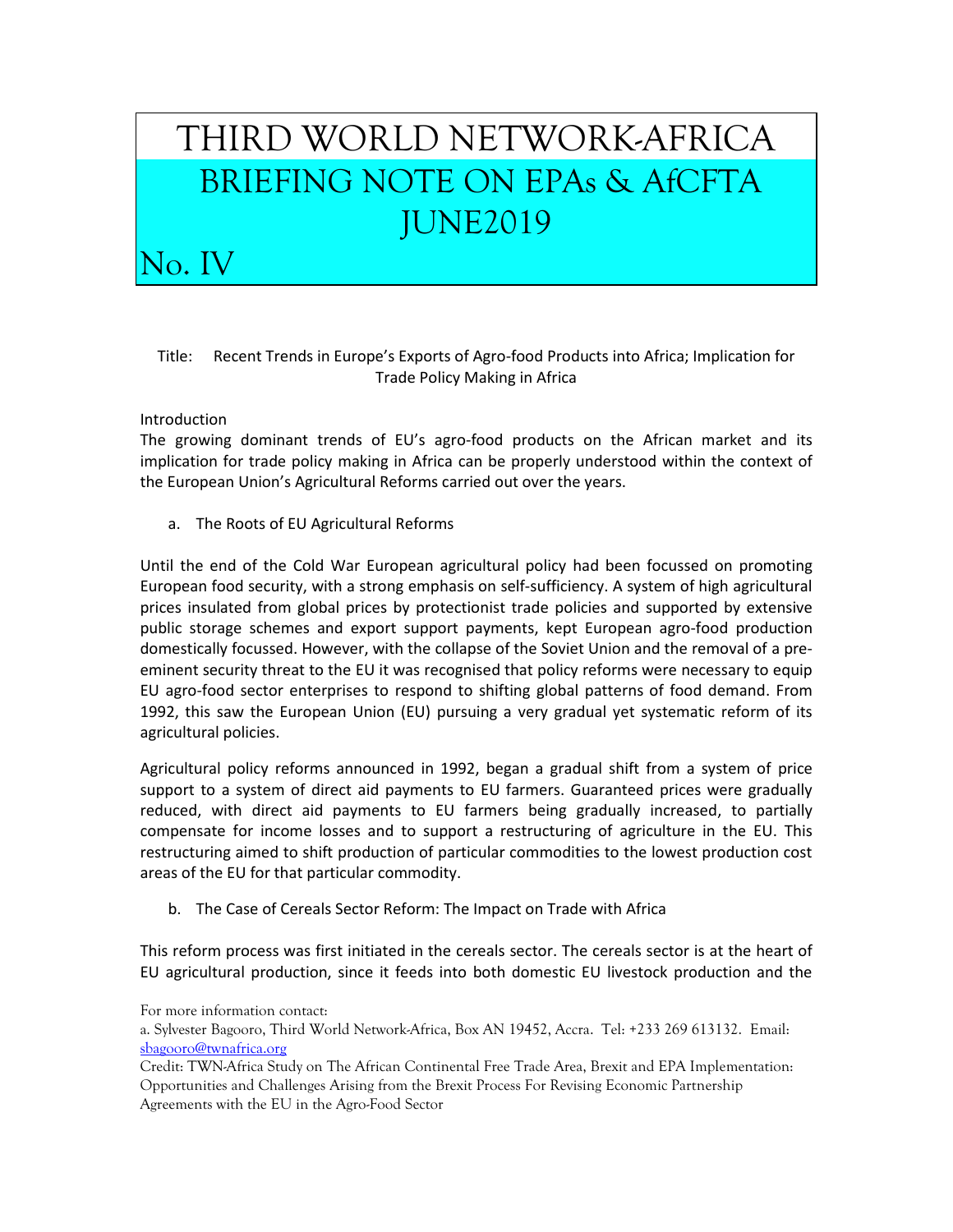production of a wide range of value-added food products (e.g. pasta). This first phase of EU cereals-sector reform involving reforms in 1992, 1995 and 2000, served to fuel the export of EU cereal-based food products and EU poultry meat to African markets.

For the category 'products of the milling industry' (CN 11) EU exports to ACP countries (primarily sub-Saharan African markets) rose by 83percent in value terms between 1996 and 2002, while for 'preparations of cereals' (CN 19) exports from the EU to ACP countries (again primarily sub-Saharan African markets) rose by 163percent in value terms.

This increased the importance of the ACP markets-primarily sub-Saharan African markets-to EU exporters from 12.6 percent to 20.6 percent in the case of 'products of the milling industry' and from 4.9percent to 9.5percent in the case of 'preparations of cereals' \* .

This was, partly, driven by investments in North African countries in the local milling and processing of cheaper grains sourced from Black Sea production regions, a development which reduced EU export opportunities to these markets. This saw EU exporters falling back on 'markets of last resort' in sub-Saharan Africa.

This process of falling back on 'markets of last resort' in Africa has become a feature of the operation of EU exporters across a range of sectors as the EU agro-food sector has become more internationally orientated. However, overtime the long-term commercial potential of growing African markets came to be appreciated by EU agro-food exporters, with in some sectors sub-Saharan African markets coming to take on important commercial significance (e.g. in the poultry meat and dairy sectors† ).

The reduction in feed costs which cereals-sector reform brought about also served to fuel EU meat-product exports (particularly of poultry). Between 1996 and 2002 EU exports of meat products to ACP countries (primarily sub-Saharan African markets) increased by 121 percent in value terms. This saw the importance of the ACP market (primarily sub-Saharan African markets) increase from 3.5percent to 6.9 percent of total EU meat-product exports.

Changes to EU food safety regulations in response to the post 1986 BSE<sup>‡</sup>/CJD health scare saw a ban introduced on the feeding of meat and bone meal to livestock. This measure, alongside a distinct EU consumer preference for poultry breast meat, meant market opportunities for poultry parts produced in the EU were limited. With growing consumer demand for white poultry meat in the EU, the maintenance of a protective wall of carefully regulated TRQ based import arrangements, saw EU poultry meat production grow rapidly.

It was against this background that the importance of sub-Saharan African markets to the EU poultry sector also started to grow rapidly. This was to be just the beginning of the process. By 2009 sub-Saharan African markets were accounting for 23 percent of total extra-EU poultry

 $\overline{a}$ 

<sup>\*</sup> The share of sub-Saharan African markets for '*products of the milling industry*' and '*preparations of cereals*' peaked in 2013 respectively at 24.78percent and 10.82percent of total extra-EU exports respectively, falling to shares of 17.22percent and 9.55percent respectively in 2017 on the basis of a 21.2percent and 39.1percent increase in total extra-EU exports of '*products of the milling industry*' and '*preparations of cereals*'. Between 2013 and 2017 while the value of EU exports of '*products of the milling industry'* to sub-Saharan African markets fell 15.8percent , the value of EU exports of '*preparations of cereals*' to sub-Saharan African markets increased 22.8percent .

<sup>†</sup> In the dairy sector this essentially supports EU safety net measures by allowing an outlet to be found for milk powder products. It is the production of milk powder and its storage with the benefit of public support which prevent EU milk market prices falling to levels which would force more EU milk producers out of production than is currently the case, with this having the potential to undermine the basis of diary production in a range of EU member states.

<sup>‡</sup> **Bovine spongiform encephalopathy/** Creutzfeldt-Jakob Disease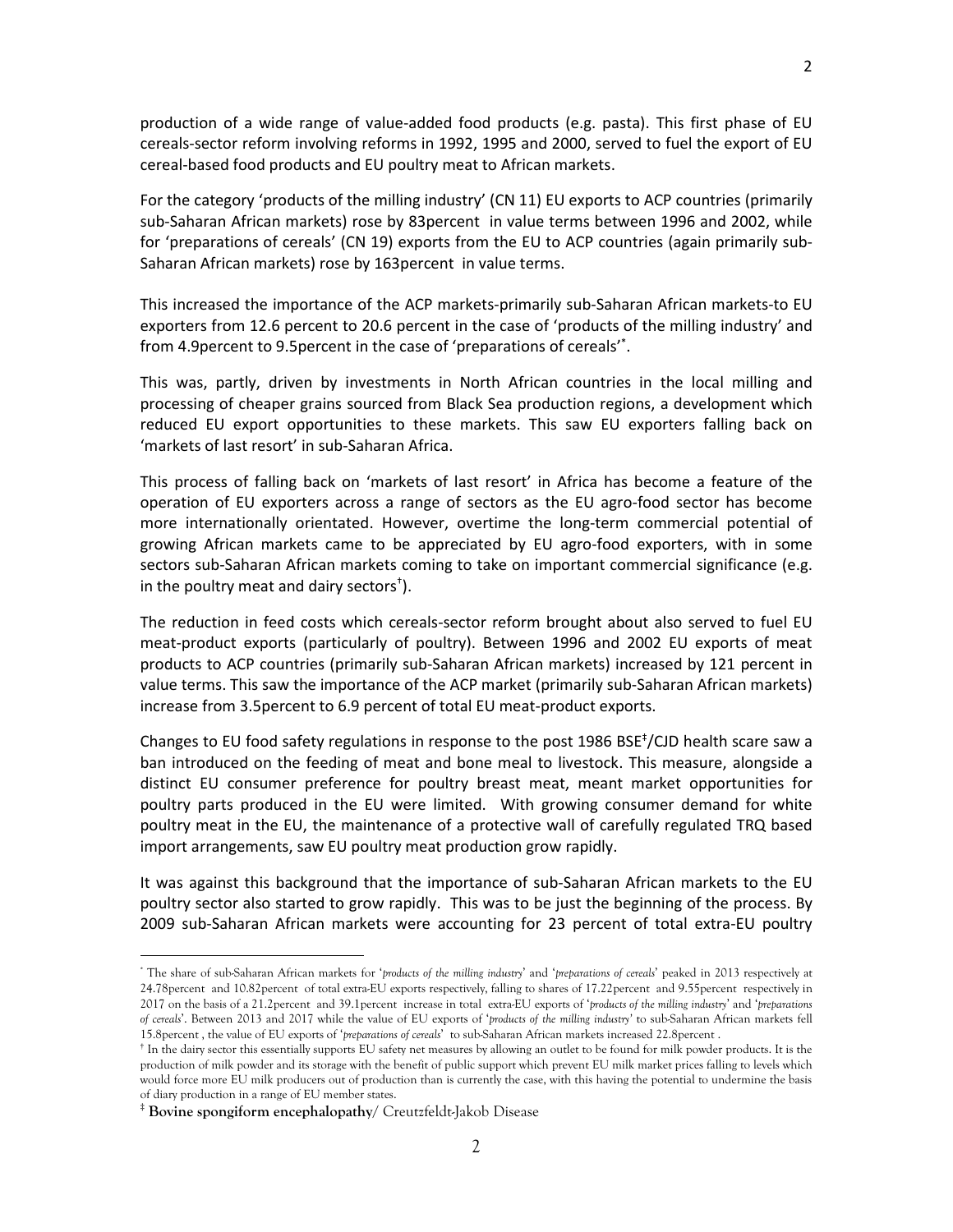meat exports while by 2013 sub-Saharan Africa was taking fully 41.2percent of total extra-EU poultry meat exports.

The introduction of Russian agro-food product import embargo in August 2014 saw a further increase by 2016 the importance of sub-Saharan African markets to extra-EU poultry meat exports having risen to 46.8 percent of total extra-EU poultry meat exports, as African markets once again become 'markets of last resort' in the face of disruptions to EU exports in a major export market - Russia.

Significantly the specific pattern of EU poultry meat exports to sub-Saharan Africa was heavily influenced by the specific poultry sector trade policies pursued by different African governments. A critical issue which has emerged in the last 10 years in regard to the EU-Africa poultry trade has been the willingness of sub-Saharan African governments to use non-tariff trade policy measures to restrict imports of extremely low priced imports of EU poultry parts in the interests of domestic producers.

c. The Widening and Freezing of EU Agricultural Reforms

Alongside the phased introduction of reforms in the cereals sector the EU began to gradually and carefully roll out its underlying reforms in other sectors<sup>§</sup>, by 2013, most direct aid payments to EU farmers having been 'decoupled' from production of specific agricultural products. This meant EU farmers received direct aid payment regardless of what was produced or the level of production. However, from 2013 the concerns of some EU member states over the potential loss of national agricultural production capacity has led to demands for greater 'flexibility' in the use of 'coupled' payments under EU rules.

According to OECD analysis the EU's June 2013 political agreement on CAP reform increased the scope for 'coupled' support in certain particularly sensitive commodities\*\*. The maintenance of 'coupled' payments has had the most pronounced production effects and trade consequences in the dairy and sugar sectors.

In 2017 the EC agreed to further relax the rules on the provision of 'coupled' payments. This halted and partially reversed the reform process which was initially intended to entirely move over to the deployment of decoupled payments. Concerns expressed by the EC during the 2017 discussions on the further relaxation of EU rules on the deployment of 'coupled' support payments suggested that in light of the trade consequences of these 'coupled' payment, any further 'flexibilities' could leave the EU vulnerable to challenge in the WTO.

Despite the partial reversion of the earlier commitment to fully moving over to decoupled support payments, by 2018 in all CAP covered products, the reform process had largely been completed, with the dairy and sugar sectors being the last sectors to be fully reformed.

Significantly, as a result of these reforms, the EU agro-food sector is no longer producing primarily for the domestic EU markets, with 'surpluses' being stored or exported with public

 $\overline{a}$ 

<sup>6</sup>With direct aid payments initially tied to **area payments** linked to historical levels of production, subsequently **'decoupled'** from historical production levels and eventually '**decoupled'** from the production of any specific commodity. Farmers were then paid simply for being farmers, with most farmer being free to choose what they produced. However given concerns over possible loss of production in certain EU member states, some payments remained '**coupled**' to production of particular commodities in particular member states. \*\* See, OECD, 'Support to agriculture rising after hitting historic lows, OECD says', 18 September 2013,

<http://www.oecd.org/newsroom/support-to-agriculture-rising-after-hitting-historic-lows-oecd-says.htm>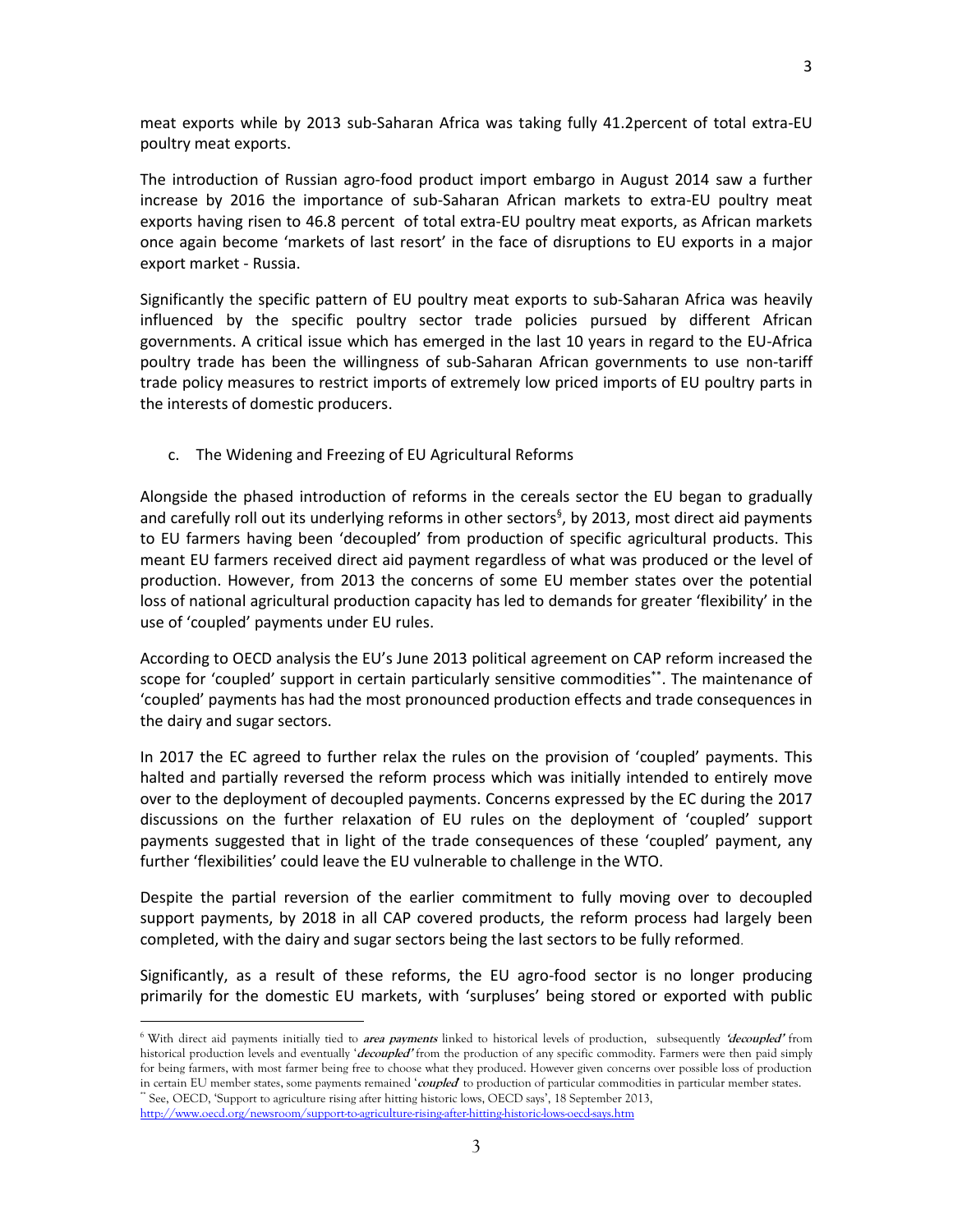assistance, it is now increasingly focussed on price competitively serving expanding global markets for agro-food products.

This price competitiveness however, is still strongly influenced by the income transfers farmers receive under the direct aid payment schemes and various other EU agricultural support programmes (from product specific 'coupled' payments to large scale programmes of 'emergency' intervention buying and storage).

Without these direct aid payments (which include both 'decoupled' and 'coupled' payments) EU farmers would be much more vulnerable to global price volatility (to which EU markets are increasingly exposed), with the prospect of EU agricultural production being undermined by periodic market crisis situations††. As it is these various measures insulate EU farmers from the worst effects of price volatility and shift the burden of adjustment to other components of the global agro-food system, most notably in Africa.

d. The Complementary Trade Dimension to EU Agricultural Policy Reform

Significantly, as the EU agricultural reform process got underway the European Commission recognised this reform process would be assisted by a trade policy which secured preferential access for EU exporters to growing markets across the globe. As a consequence, from 1995 the EC was committed to pursuing a policy of concluding free trade area agreements, as a means of securing preferential access for EU agro-food exporters to overseas markets. This trade policy is seen as an essential complement to the process of agricultural reforms.

However, it should be noted the domestic tariff dimension of this trade policy involves a carefully managed process of liberalisation of imports of agro-food products in sectors which are considered 'sensitive' within the EU (e.g. the poultry sector).

It is this new EU trade policy which informed the development of EU's trade relations with postapartheid South Africa, with the European Commission hoping to conclude a free trade agreement with South Africa in the mid-1990s. It was intended this agreement would then become a model for Post-Lomé trade relations with sub-Saharan African countries.

South Africa's reluctance to conclude an FTA with the EU without a proper assessment of its implications for domestic economic policy ensured this agreement was not concluded until 1999. This was too late for it to become the model for the immediate post-Lomé trade relationship with other African and ACP countries. It nevertheless confirmed the EU's commitment to establishing reciprocal preferential trade arrangements as the long-term basis for future EU-Sub-Saharan Africa trade relations.

This was duly enshrined in the Cotonou Agreement, with the provisions of the Cotonou Agreement providing the basis for the launch of economic partnership agreement negotiations with regional groupings of sub-Saharan African countries. While this process has taken far longer and been far more difficult than the European Commission initially envisaged, during this period the approach was deepened to reach beyond tariff reduction and elimination commitments.

 $\overline{a}$ 

<sup>††</sup> For a snapshot review of the EU's use of agricultural support measures on a sector by sector basis in 2011 see: Agritrade, ''The EU's agricultural policy toolbox: A sector-by-sector review', Special report, 13 December 2011, <http://agritrade.cta.int/en/Agriculture/Topics/CAP-reform/Special-report-The-EU-s-agricultural-policy-toolbox-A-sector-by-sector-review>